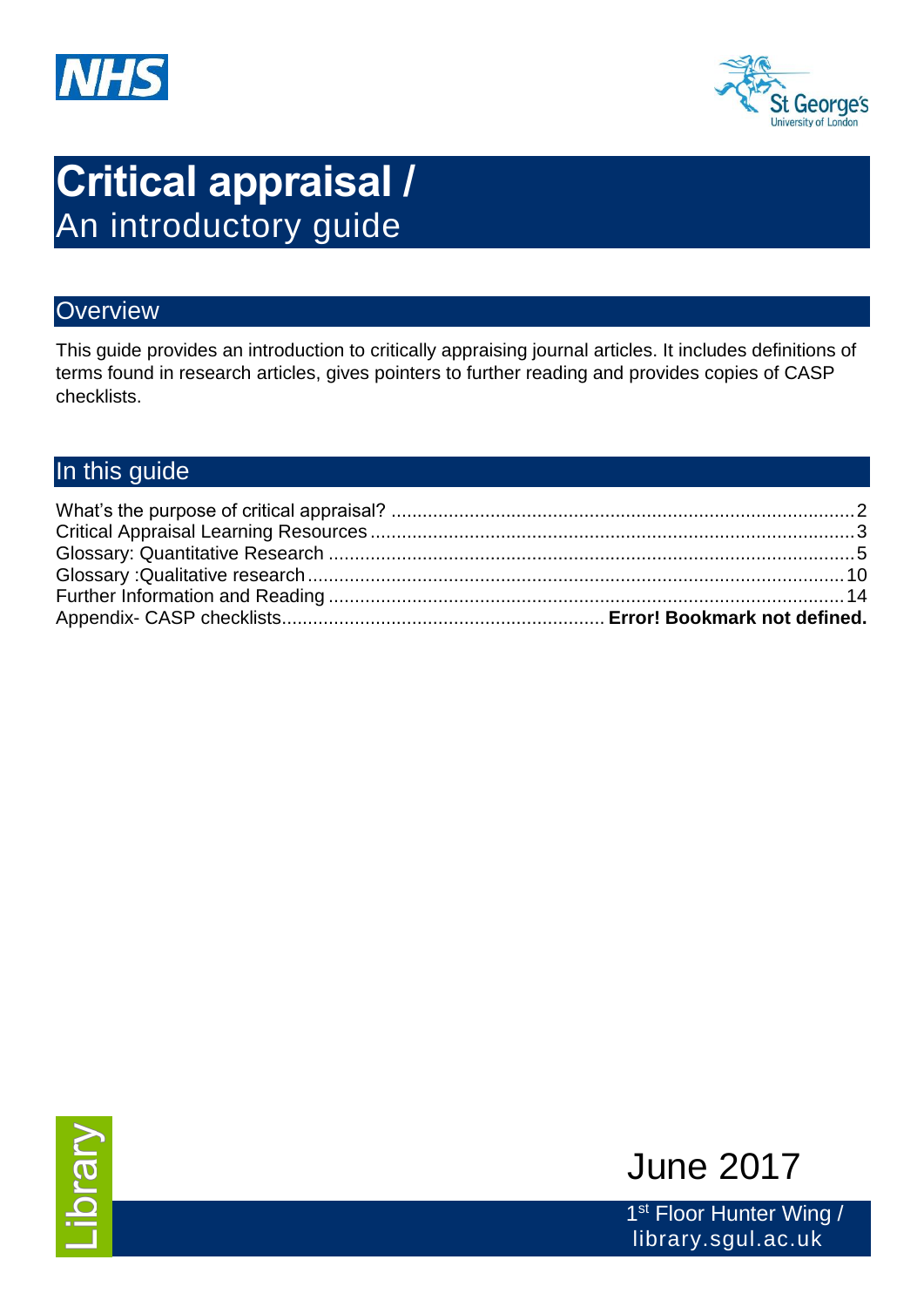## <span id="page-1-0"></span>What's the purpose of critical appraisal?

There is worldwide interest in making health services more effective, to maximise the health gain they deliver. But how do we know which services are truly effective? How do purchasers know which treatments and care packages to fund? How do clinicians decide whether a particular treatment is worthwhile and affordable?

If we are to achieve the most for our population or patients, we need to base our decisions on evidence. But how do you keep up with the proliferation of literature available? One solution is to turn to review articles which summarise individual pieces of evidence. But it can still be difficult to know whether or not a review is trustworthy as evidence. Reviews themselves can draw inaccurate and confusing conclusions.

This is where critical appraisal can help. Critical appraisal skills enable you to assess systematically the trustworthiness, relevance and results of published papers. During this session, you will learn about the process and techniques used when critically appraising research papers.

Critical appraisal is a process which people can use according to their own needs. Below is a list of outcomes people have identified from knowing about and practising critical appraisal.

#### **Being aware of evidence**

- Having a greater understanding of good evidence and bad evidence (that it is possible to find and evaluate evidence to help problem-solving)
- Being aware that evidence can quide decision making
- Being aware of possible uses for research and public health findings
- Being better able to change one's mind when evidence is not supportive

#### **Assessing and interpreting evidence: practising critical appraisal**

- Being more consistent and confident in using evidence in making decisions
- Being better able to assess the reliability, results and relevance of research findings
- Understanding different functions of reviews of evidence in making decisions
- Being more discriminating in reading

#### **Summarising evidence yourself**

- Being aware of the problems of trying to summarise evidence on your own, whether on paper or in your head
- Understanding the need for appropriate and explicit methodology in reviewing literature
- Being able to use appropriate and explicit methodology in literature reviews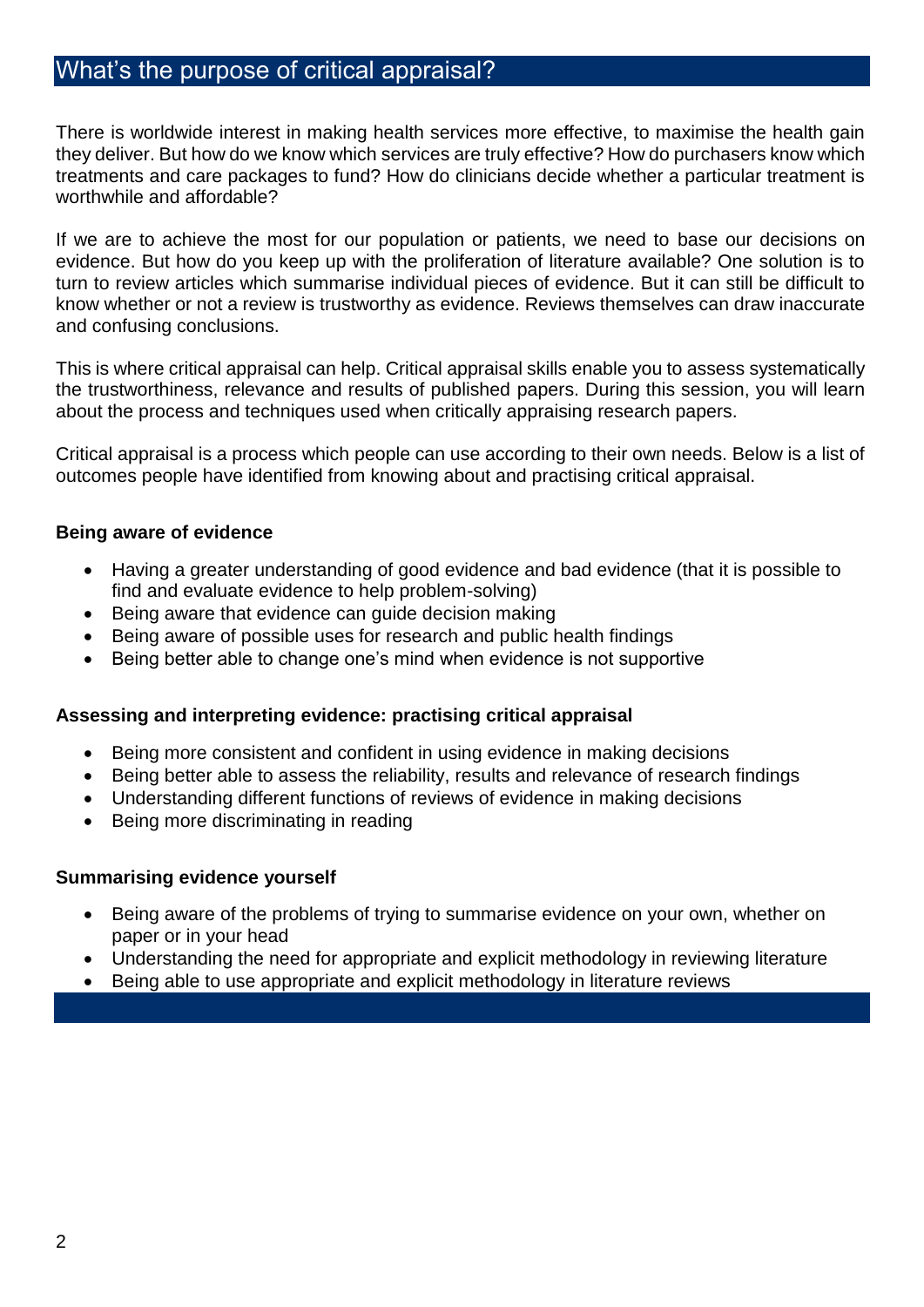## <span id="page-2-0"></span>Critical Appraisal Learning Resources

#### **Critical Appraisal Skills Programme (CASP) Checklists**

Using 'checklists' can help you to evaluate the research and make a decision about whether to use that piece of research to support your practice.

The tools created by CASP from the Public Health Resource Unit are very useful checklists of 10 questions designed to help you critically appraise articles of the following types of research:

- Systematic reviews
- Randomised Controlled Trials (RCTs)
- Qualitative Research
- Economic Evaluation Studies
- Cohort Studies
- Case Control Studies
- Diagnostic Test Studies

Some of these are included in the appendices at the back of this booklet and are accessible at <http://www.casp-uk.net/>

You will also find links to other useful resources for practising evidence based medicine here.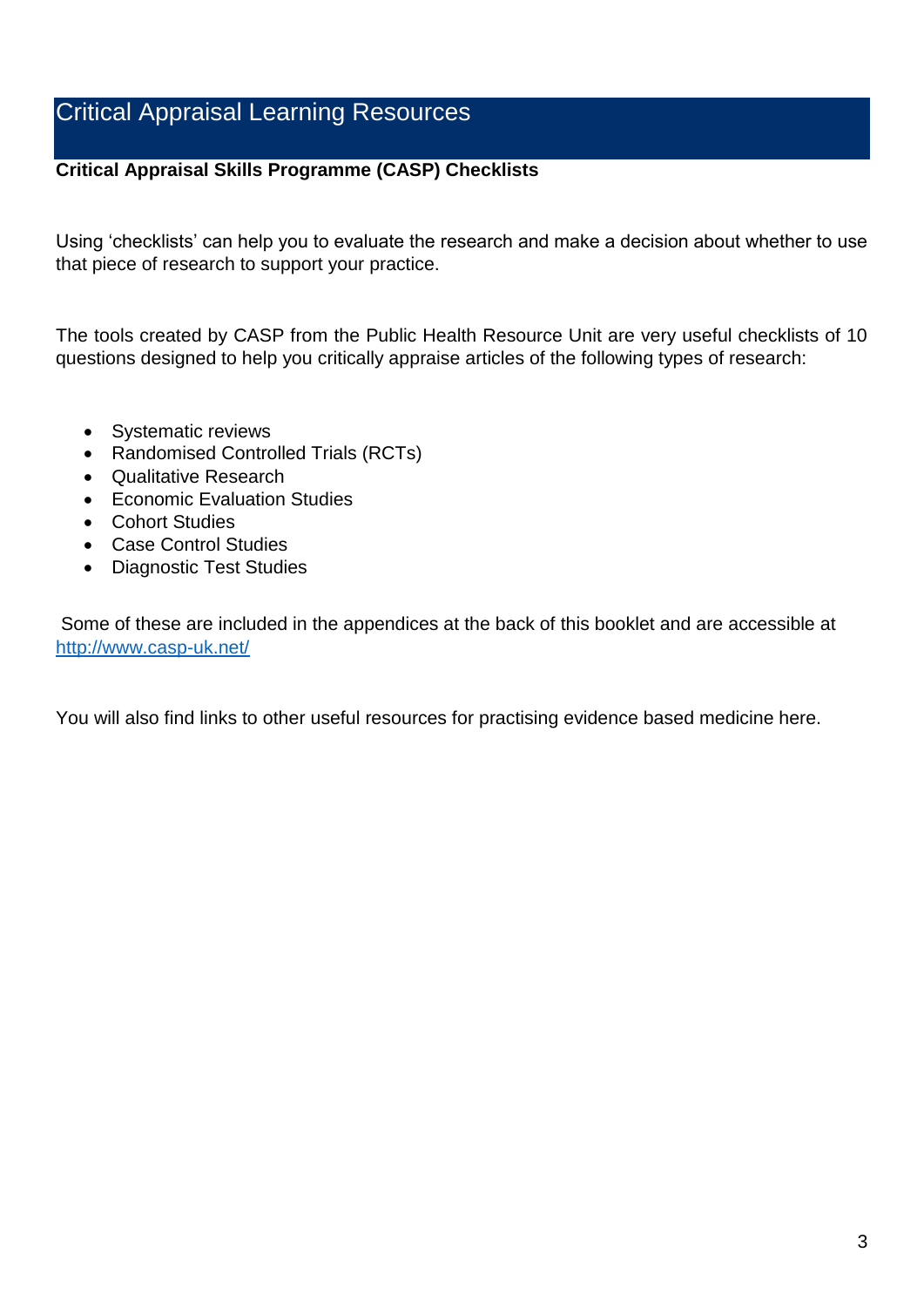#### **Agree Instrument: Appraisal of Guidelines for Research and Evaluation**

This quite comprehensive checklist, developed at St. George's, University of London, provides a framework for assessing the quality of clinical practice guidelines.

<http://www.agreecollaboration.org/pdf/agreeinstrumentfinal.pdf>

#### **SIGN guideline developers' handbook**

Checklists for critical appraisal

<http://www.sign.ac.uk/checklists-and-notes.html>

#### **CEBMH Appraisal tools and checklists**

<http://www.cebm.net/index.aspx?o=1157>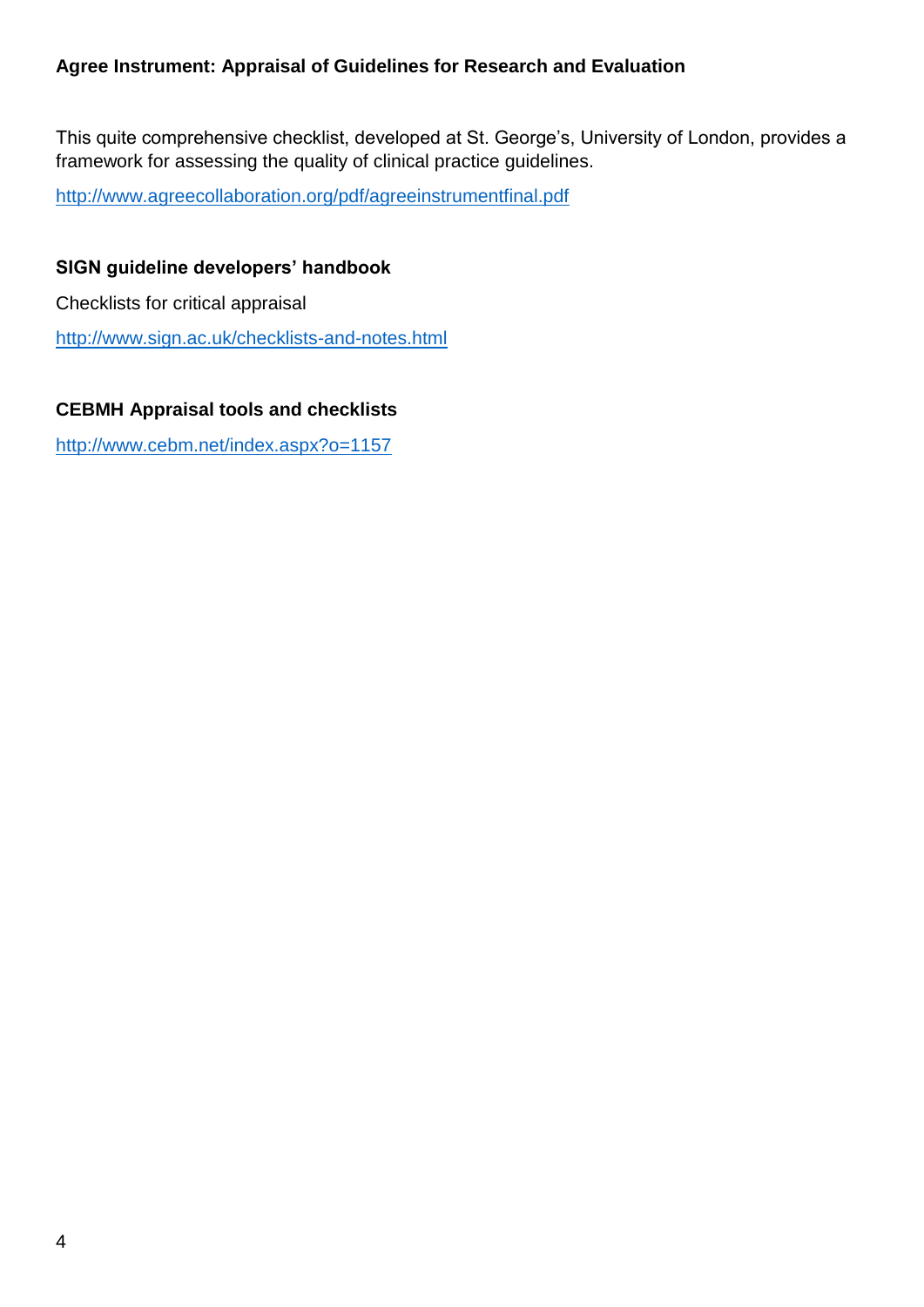## <span id="page-4-0"></span>Glossary: Quantitative Research

**Absolute Risk** is the risk of a person or group developing a specific disease over a specified period of time. This can be expressed as a ratio, for example 1 in 9 (women's absolute risk of developing breast cancer over a lifetime) or a percentage, for example 11%

**Absolute Risk Reduction (ARR)** is the difference in the *event rate* between control group (CER) and treated group (EER):  $ARR = CER - EER$ .

**Best point estimate** is what the statisticians believe the relative risk is to the best of their ability along the *confidence interval*. The best point estimates are the dots in the *odds ration diagram*.

**Bias** is the deviation of results from the truth, due to the way(s) in which the study is conducted.

**Blinding** is the process of hiding the allocation of patients in a research project from the participants and/or researchers. Blinding is a key tool for eliminating bias.

**Case-control Study** involves identifying patients who have the outcome of interest (cases) and control patients without the same outcome, and looking back to see if they had the exposure of interest.

**Case-series** is a report on a series of patients with an outcome of interest. No control group is involved.

**Clinical effectiveness** is the extent to which an intervention (whether a treatment, procedure or service) improves the outcome for patients in practice. It is also known simply as '**effectiveness**'. Ideally, the determination of effectiveness is based on the result of one or more *Randomised Controlled Trial*

**The Cochrane Collaboration** is an international endeavour in which people form many different countries systematically find, appraise and review available evidence from RCTs. These systematic reviews are then published (and kept up to date) on the Cochrane Library (http://www.thecochranelibrary.com)

**Cochrane Database of Systematic Reviews (CDSR)** is one of the products of the Cochrane Collaboration. It brings together all the currently available Cochrane reviews and is produced on the Internet and CD-ROM.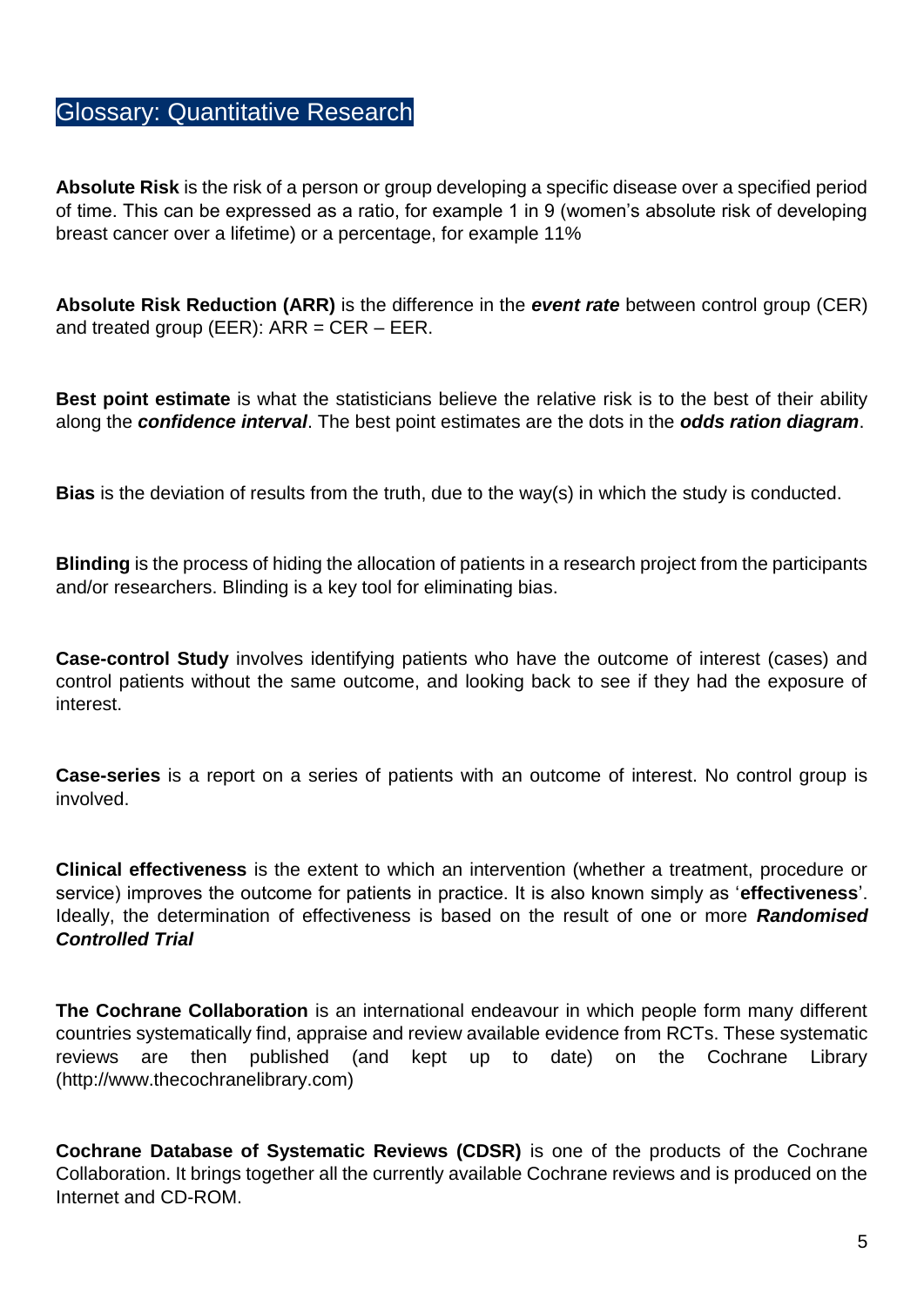**Cohort Study** involves identification of 2 groups (cohorts) of patients, one which did receive the exposure of interest, and one which did not, and following these cohorts forward for the outcome of interest.

**Confidence Interval** is the range within which the true size of effect (never exactly known) Confidence intervals usually cover the results for 95% of the subjects in a re search study (the top 2 ½ and bottom 2½ are excluded).

**Continuous outcome** is data from outcomes measured on a continuous scale (for example average blood pressure, range of motion of a knee joint).

**Controls or control group** provide the comparison in an **RCT**. They receive the usual (standard) treatment (or a placebo) while the experimental group receive the treatment being tested.

**Critical Appraisal** is the process of assessing and interpreting evidence, by systematically considering its validity, results and relevance to your own work.

**Cross-Sectional Study** is the observation of a defined population at a single point in time or time interval. Exposure and outcome are determined simultaneously.

**Dichotomous outcome** is data from outcomes that can be divided into two categories (e.g. dead or alive, pregnant not pregnant), where each participant must be in one or other category, and cannot be in both.

**Efficacy** is the extent to which an intervention improves the outcome for patients under ideal circumstances.

**Embase** is a large biomedical database where you can find references to thousands of pieces of research in selected journals. There is a lot of drug information on this database.

**Event Rate** is the proportion of patients in a group in whom the event is observed. Thus, if out of 100 patients, the event is observed in 37, the event is 0.27. Control Event Rate (CER) and Experimental Event Rate (EER) are used to refer to this in control and experimental groups of patients respectively.

**Evidence-Based Health Care** extends the application of the principles of Evidence-Based Medicine (see below) to all professions associated with health care, including purchasing and management.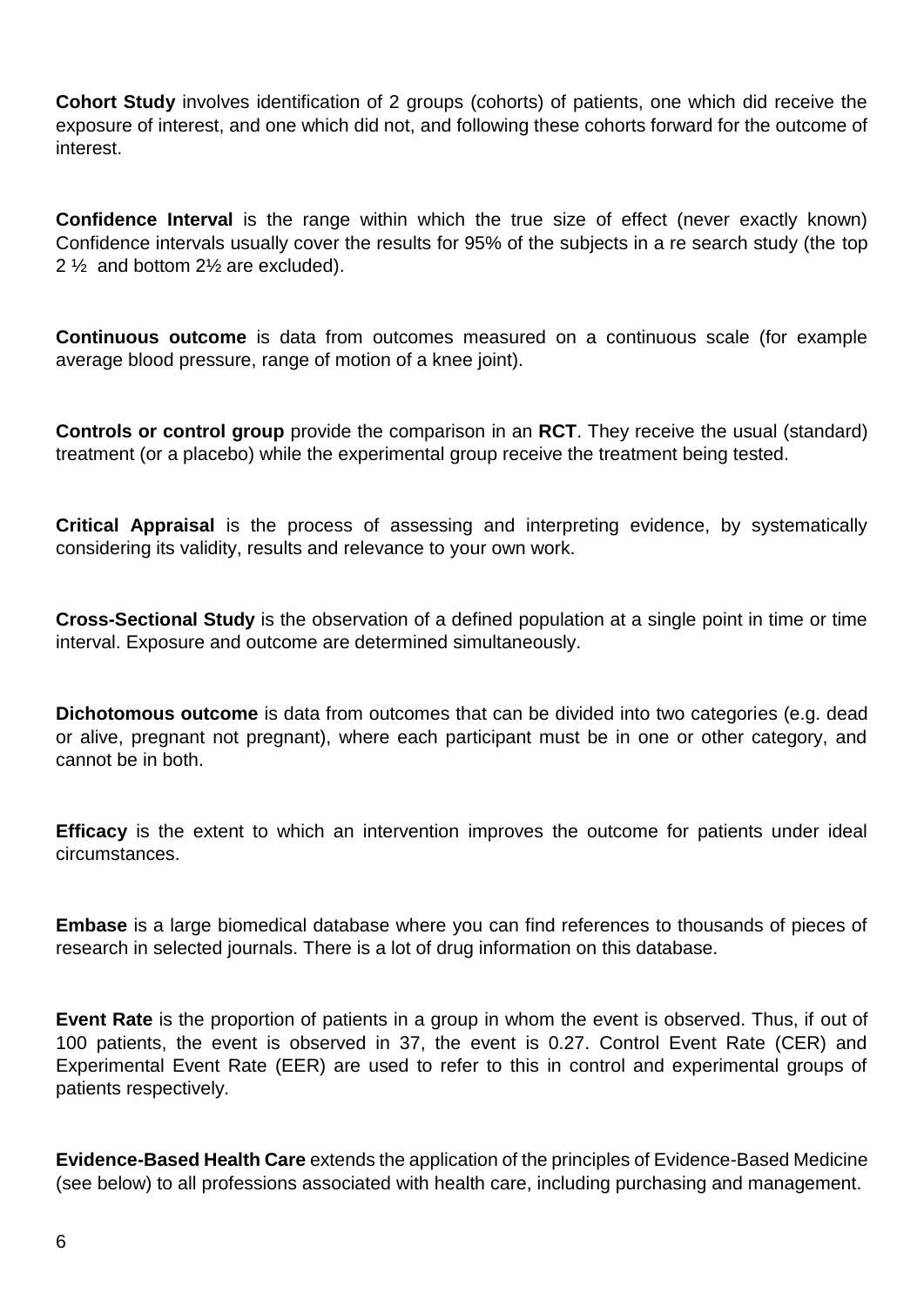**Evidence-Based Medicine** is the conscientious, explicit and judicious use of current best evidence in making decisions about the care of individual patients. The practice of evidence-based medicine means integrating individual clinical expertise with the best available external clinical evidence from systematic research.

**Forest Plot** is another name for an *odds ratio diagram.*

**Healthcare Databases** are collections of abstracts and references to journal articles (such as Medline, CINAHL and PsycINFO) You can use databases to track down journal articles on specific topics.

**Homogeneity** means 'similarity'. Studies are said to be homogenous if their results vary no more than might be expected by the play of chance. The opposite of homogeneity is **heterogeneity**.

**Heterogeneity** occurs when there is more variation between the study results (in a systematic review) than would be expected to occur by chance alone.

**Incidence** is the proportion of new cases of the target disorder in the population at risk during a specified time interval.

**Intention-to-treat analysis** is a method of analysis for randomised trials in which all patients randomly assigned to one of the treatments are analysed together, regardless of whether or not they completed or received that treatment in order to preserve randomisation.

**Line of no effect** is the vertical line in the middle of an odds ratio diagram, which represents the point where treatment and control have the same effect i.e. there is no difference between the two.

Literature search is where you search the databases and other resources (depending on how thorough your search is!) to find articles on a particular topic.

**Medline** is an electronic database which summarises thousands of pieces of biomedical research literature, in selected journals. It is available over the Internet.

**Meta-analysis** is a statistical technique which summarises the results of several studies into a single estimate, giving more weight to results from larger studies.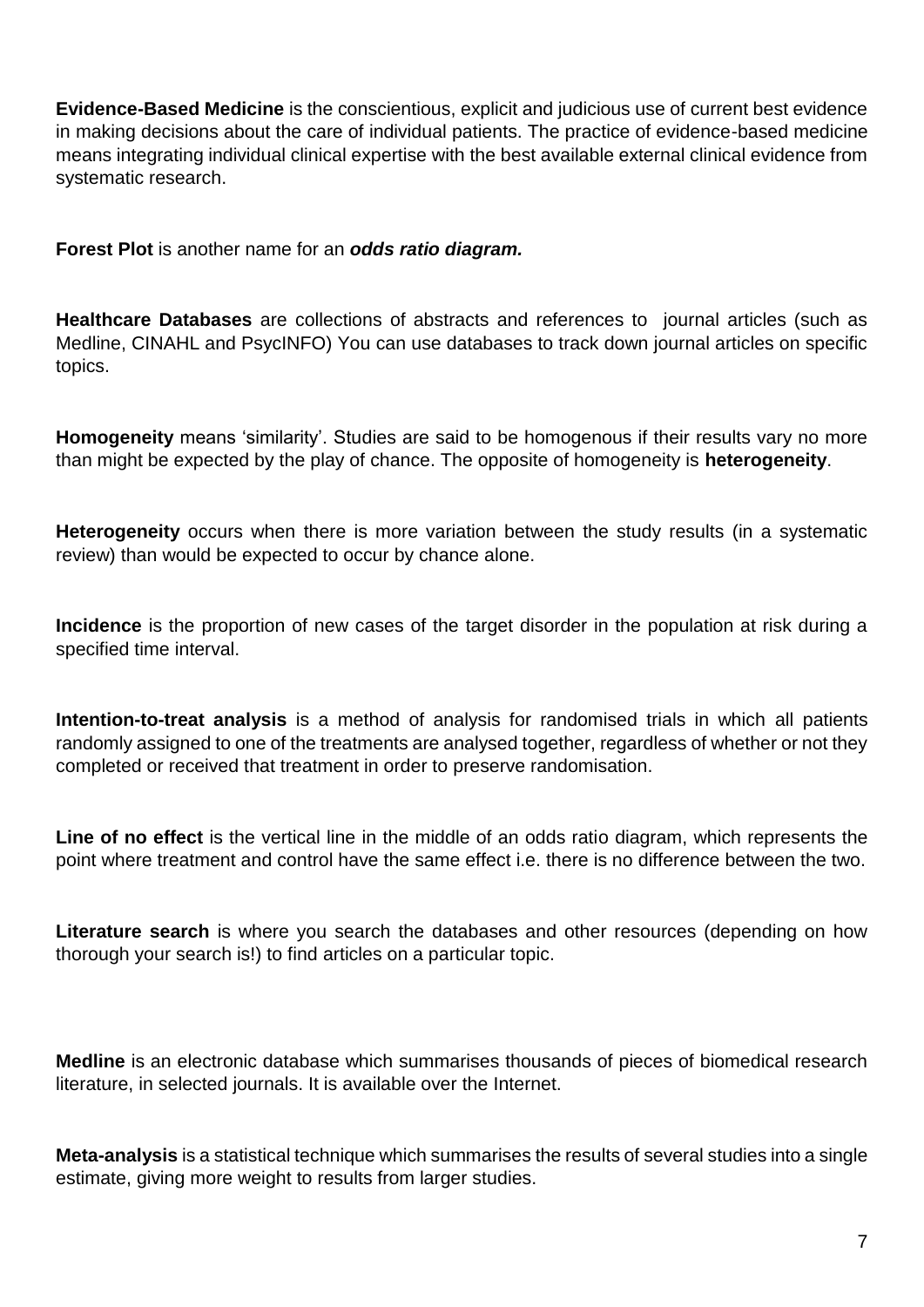**Number needed treat (NNT)** is one measure of a treatment's clinical effectiveness. It is the number of people you would need to treat with a specific intervention (e.g. aspirin for people having a heart attack) to see one occurrence of a specific outcome (e.g. prevention of death). Ideal NNT is 1. The higher the NNT, the less effective the intervention.

**Odds** is a ratio of the number of people who have something happen to them to the number of people that thing does not happen to.

**Odds ratio (OR) diagram** is a visual way of showing the results showing relative risk (RR) and confidence intervals. If the confidence interval crosses 1 then the effects of the intervention are no different from those of the control. If the result is greater (or less) than 1, then the effects of the increases (or reduces) the outcome compared to those of the control treatment. Note that the effects being measured may be adverse (e.g. death, disability) or desirable (e.g. stopping smoking).

**P-value** shows the likelihood of an outcome occurring by chance. A widely accepted threshold pvalue is .05, i.e. if the p-value is less than .05, the observed result is said to be statistically significant, and there is 95% certainty that the outcome did not occur by chance.

**Placebo** is an inactive treatment often given to controls in trials. The placebo is delivered in a form which is apparently identical to the active treatment being tested in the trial, in order to eliminate psychological effects on the outcome.

**Placebo effect** is when patients given the placebo still show clinical improvement compared to those not given any intervention.

**Pooled effect** is where the results of similar *RCT*s are brought together.

**Prevalence** is the number of people who have a disease or given condition at a given point in time in a defined population, or the total number of people who had a condition during a specified period.

**Probability** is the likelihood of something occurring by chance. Probability is expressed by **p***values*.

**Publication bias** results from the fact that studies with 'positive' results are more likely to be published.

**Randomised controlled trial (RCT)** is a trial in which the subjects are randomly assigned to two groups: one (the experimental group) receiving the intervention that is being tested, and the other (the comparison group or controls) receiving an alternative treatment. The two groups are then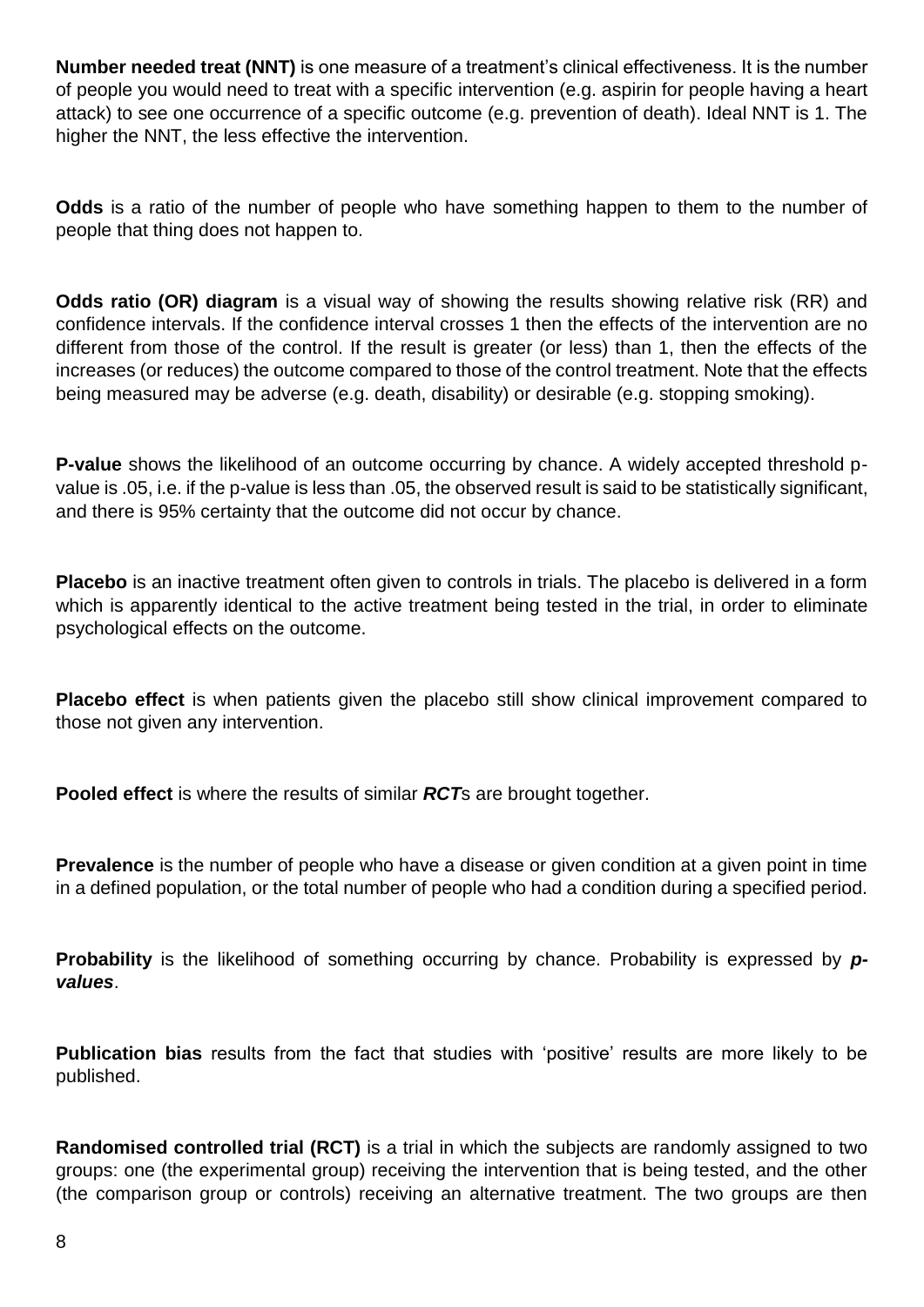followed up to see if any differences between them result. This helps people assess the effectiveness of the intervention.

**Relative risk** is the incidence of an event in the intervention group divided by the incidence of the same event in the control group. If the result is greater than 1 it means that the event is more likely to occur in the intervention group and if it is less than 1 the event is more likely to occur in the control group.

**Review** is any summary of the literature.

**Systematic review** is a *review* in which evidence on a topic has been systematically identified, appraised and summarised according to predetermined criteria. (Some people call this an 'overview').

**Validity** refers to the soundness or rigour of a study. A study is valid if the way it is designed and carried out means that the results are unbiased – that is, it gives you a 'true' estimate of clinical effectiveness.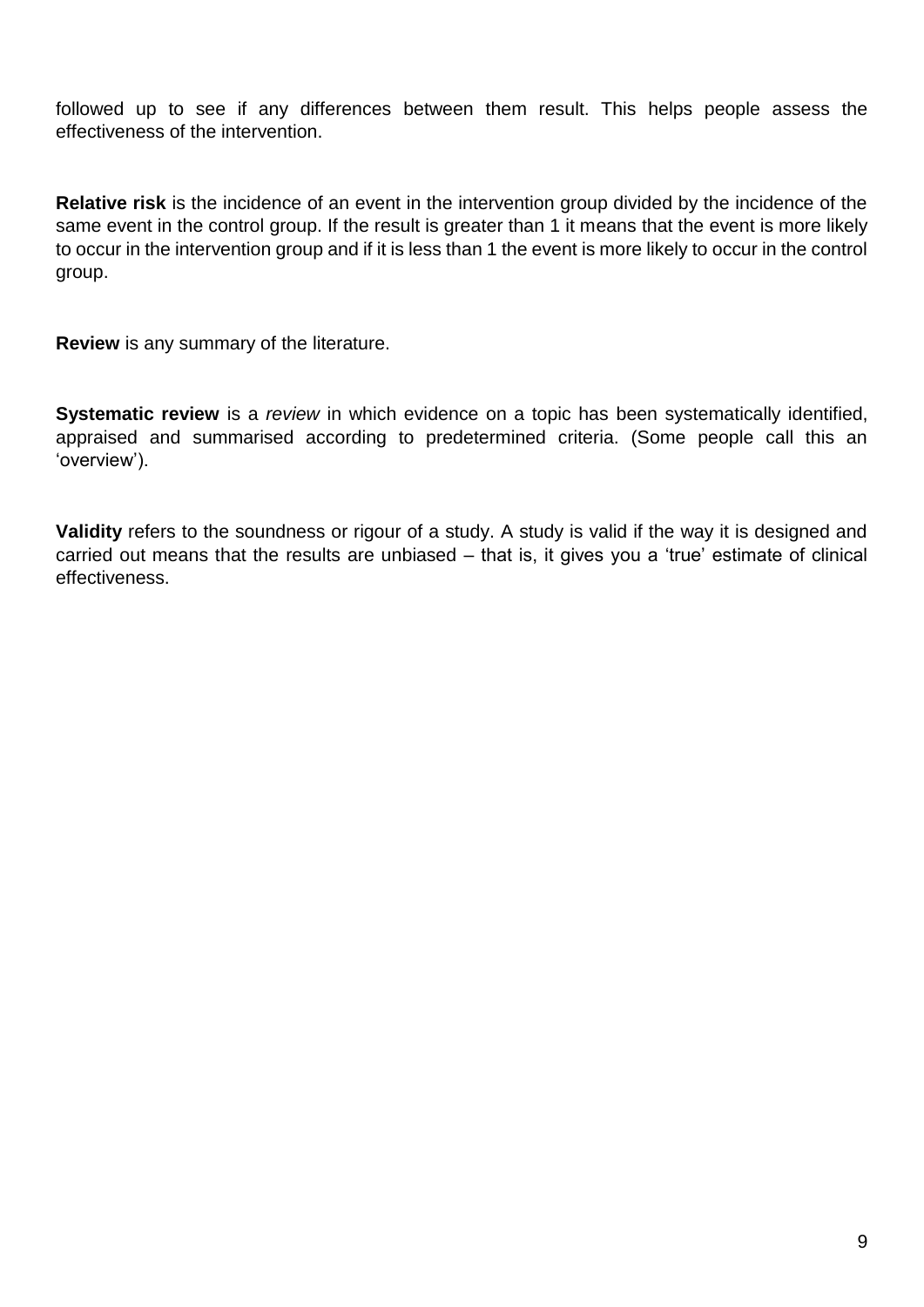## <span id="page-9-0"></span>Glossary :Qualitative research

**Action research** - occurs when researchers design a field experiment, collect the data, and feed it back to the activists (i.e. participants) both as feedback and as a way of modelling the next stage of the experiment

**Analytic induction:** use of constant comparison specifically in developing hypotheses, which are then tested in further data collection and analysis.

**Case study:** an in depth study of a case or cases (a 'case' can be a programme, an event, an activity, an individual), studied over time using multiple sources of information (e.g. observations, documents, archival data, interviews). Can be exploratory, explanatory, or descriptive, or a combination of these.

**Consensus methods:** include Delphi and nominal group techniques and consensus development conferences. They provide a way of synthesising information and dealing with conflicting evidence, with the aim of determining extent of agreement within a selected group.

**Constant comparison:** an iterative method of content analysis where each category is searched for in the entire data set and all instances are compared until no new categories can be identified.

**Content analysis** - a form of analysis which usually counts and reports the frequency of concepts/words/behaviours held within the data. The researcher develops brief descriptions of the themes or meanings, called codes. Similar codes may at a later stage in the analysis be grouped together to form categories.

**Credibility** - refers to the quality or trustworthiness of a piece of qualitative research. It can refer specifically to the extent to which the findings and explanations within a qualitative report are recognised and understood by the participants, but can also be extended to include considerations of all aspects of the study.

**Data analysis** - a systematic process of working with the data to provide an understanding of the research participant's experiences. While there are several methods of qualitative analysis that can be used, the aim is always to provide an understanding through the researcher's interpretation of the data.

**Discourse analysis** - the linguistic analysis of naturally occurring connected speech or written discourse. It is also concerned with language use in social contexts, and in particular with interaction or dialogue between speakers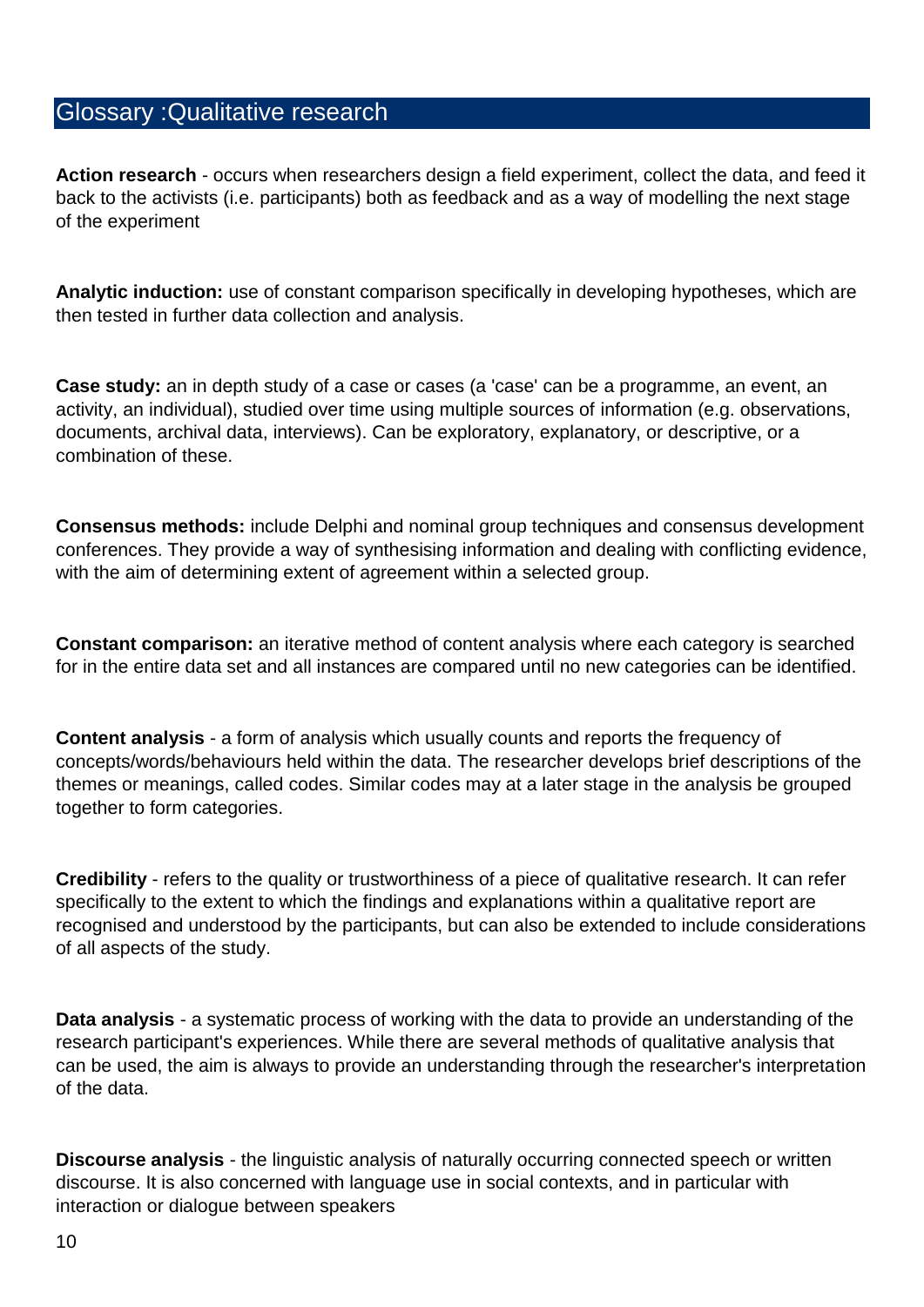**Emerging themes** - concepts (explanatory ideas) are identified from the data in the first stages of analysis and given a label or code that describes them. Concepts which are closely linked in meaning can be formed into categories: categories which have similar meanings can be brought together into a theme. The term 'emerging themes' refers to the development or 'emergence' of themes from the data and this overall method of analysis is referred to as 'thematic analysis'

**Ethics** - research ethics relate to the standards that should be upheld to guard participants from harm or risk. Ethical considerations should be made at each stage of the research design and include informed consent, voluntary participation and respect for confidentiality.

**Ethnography** - a qualitative research methodology that enables a detailed description and interpretation of a cultural or social group to be generated. Data collection is primarily through participant observation or through one-to-one interviews. The importance of gathering data on context is stressed, as only in this way can an understanding of social processes and the behaviour that comes from them be developed.

**Field notes:** a collective term for records of observation, talk, interview transcripts, or documentary sources. Typically includes a field diary, which provides a record of chronological events and development of research as well as the researcher's own reactions to, feeling about, and opinions of the research process

**Focus groups** - used to elicit the views of a group (usually around 6 to 10 individuals) who have common experiences or interests. They are brought together with the purpose of discussing a particular subject, under the guidance of a facilitator.

**'Framework':** a method of qualitative data analysis involving five key stages: familiarisation, identifying a thematic framework, indexing, charting, and mapping and interpretation

**Grounded theory** - a qualitative research methodology with systematic guides for the collection and analysis of data, that aims to generate a theory that is 'grounded in' or formed from the data and is based on inductive reasoning. This contrasts with other approaches that stop at the point of describing the participants' experiences.

**Hawthorne effect:** the impact of the researcher on the research participants or setting, notably in changing their behaviour.

Holistic - exploration of a research question multi-dimensionally, exhaustively and in its entirety, preserving the complexity of human behaviour.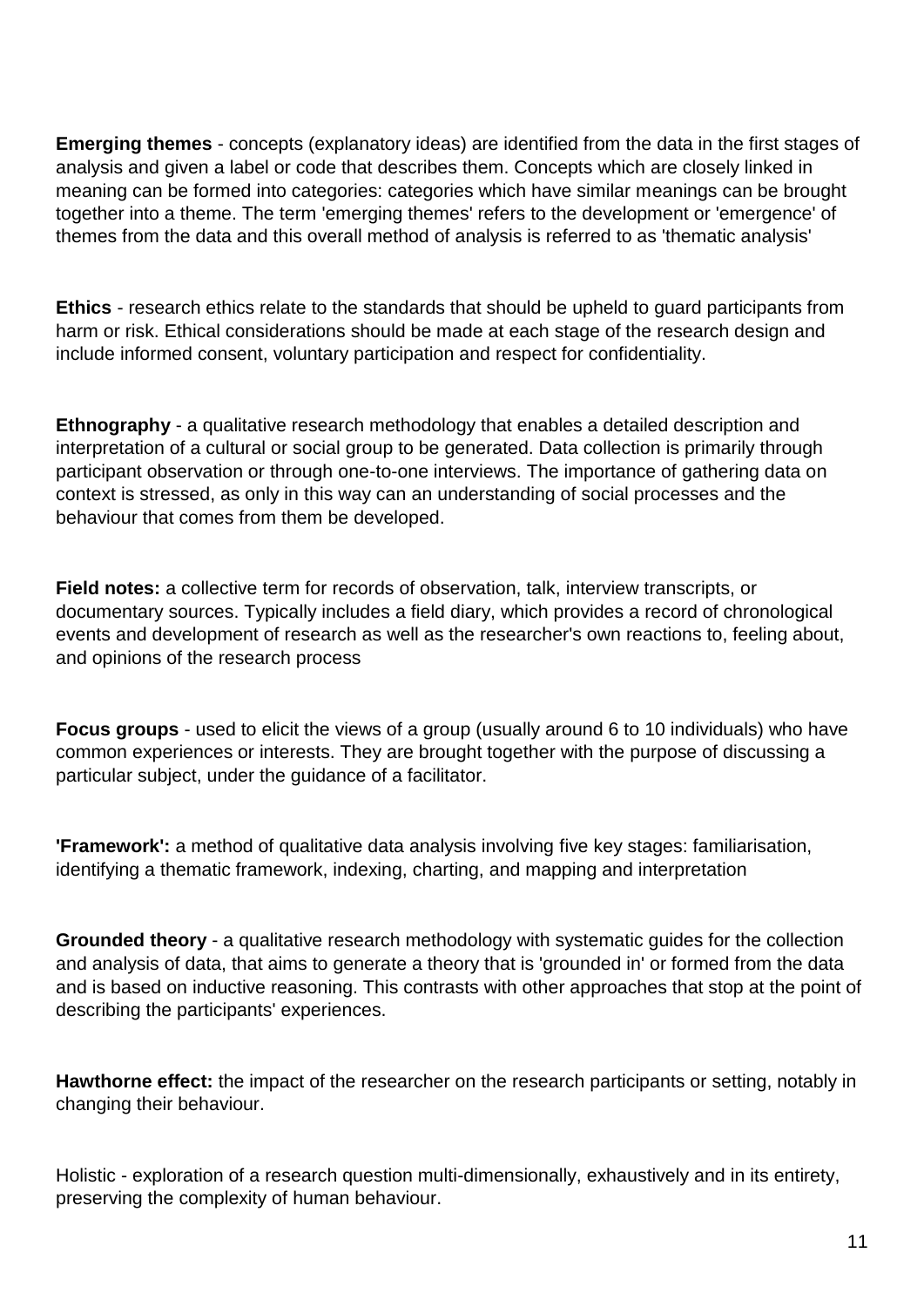**Induction (an inductive process)** - logical thought process in which generalisations are developed from specific observations: reasoning moves from the particular to the general. E.g. Grounded theory uses an inductive process, i.e. explores new, unforeseen issues that emerge during the research and theories develop/hypotheses are generated from the data.

**Interpretative** - exploration of the human experiential interpretation of any observed phenomena. Enables researchers to gain a better understanding of the underlying processes that may influence behaviour

**Interviewing**: a data collection strategy in which participants are asked to talk about the area under consideration. Interviews can be:

• Unstructured/in-depth - the researcher asks the respondent a general question regarding the area of interest and asks them to tell their own story.

• Semi-structured - the interviewer has a slightly more focused agenda than in an unstructured interview. Questions are phrased to allow the participants to tell the story in their own way and an interview guide is used to ensure information is gathered on areas of interest to the researcher.

Structured - an interview in which the questions are pre-determined and asked to all subjects. Closed questions are used with limited response choices.

**Iteration (an iterative process)** - relates to the process of repeatedly returning to the source of the data to ensure that the understandings are truly coming from the data. In practice this means a constant process of collecting data, carrying out a preliminary analysis, and using that to guide the next piece of data collection and continuing this pattern until the data collection is complete.

**Natural setting (naturalistic research)** - the normal environment for the research participants for the issues being researched.

**Observation** - a strategy for data collection, involving the process of watching participants directly in the natural setting. Observation can be participative (i.e. taking part in the activity) or non-participative (the researcher watches from the outside)

**Phenomenology** - an approach that allows the meaning of having experienced the phenomenon under investigation to be described, as opposed to a description of what the experience was. This approach allows the reader to have a better understanding of what it was like to have experienced a particular phenomenon.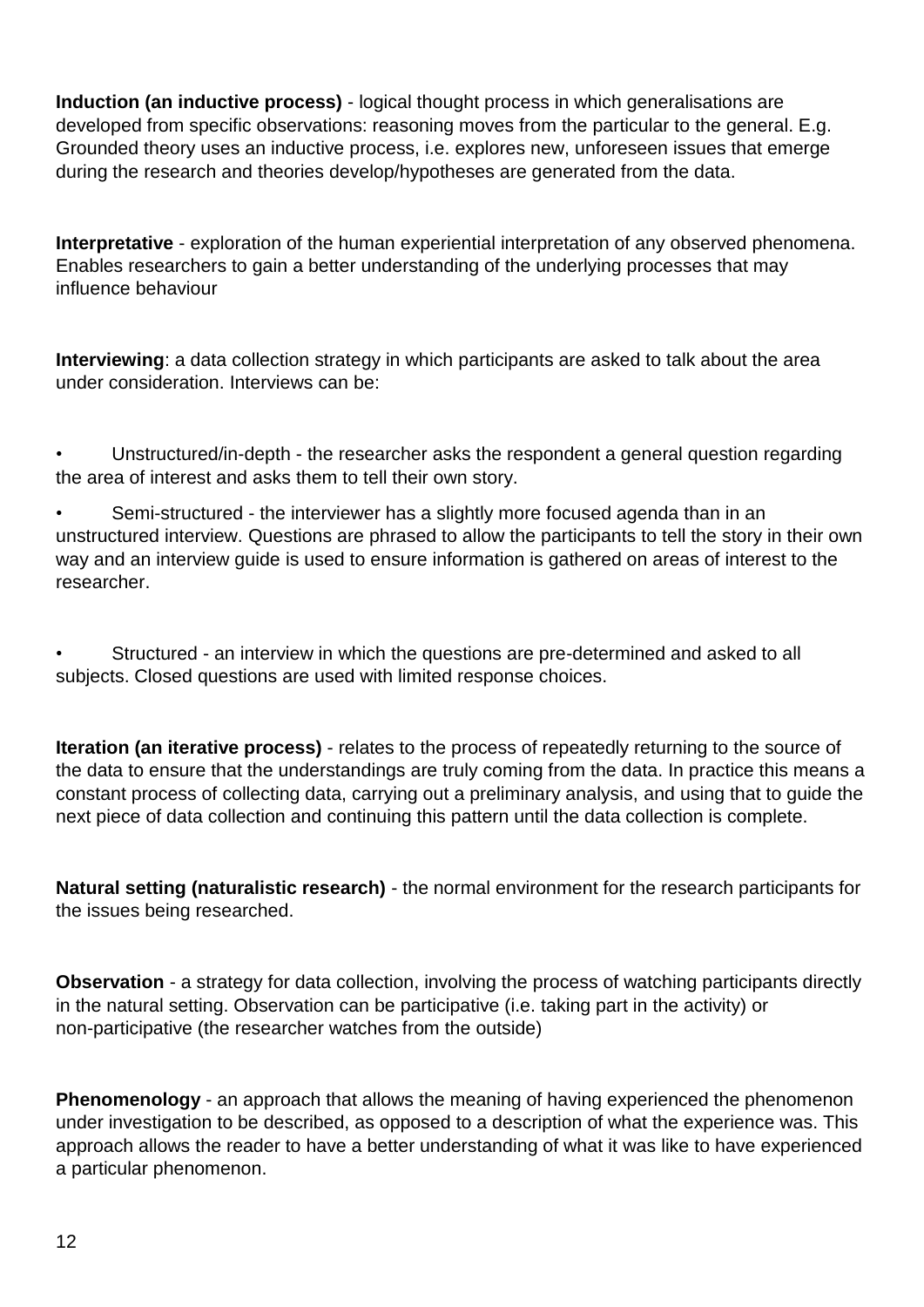**Reflexivity** - the open acknowledgement by the researcher of the central role they play in the research process. A reflexive approach considers and makes explicit the effect the researcher may have had on the research findings.

**Respondent validation** - refers to seeking the participants' views of the initial interpretations of the data. The aim is not to ensure that the researcher are in agreement as to the meaning of the data, but that the researcher has the opportunity to incorporate the participants' responses into the analysis.

**Sampling** - the process of selecting participants to take part in the research on the basis that they can provide detailed information that is relevant to the enquiry.

Purposive sampling - the selection of participants who have knowledge or experience of the area being investigated. Theoretical sampling - a sampling strategy in which the selection of participants is guided by the ideas that are emerging from the data analysis.

**Saturation** - the point at which no further themes are generated when data from more participants are included in the analysis. The sampling process can be considered to be complete at this point.

**Transferability:** means that the research findings can be transferred from one context to similar situations or participants.

**Triangulation** - process by which the area under investigation is looked at from different (two or more) perspectives. These can include two or more methods, sample groups or investigators. Used to ensure that the understanding of an area is as complete as possible or to confirm interpretation through the comparison of different data sources.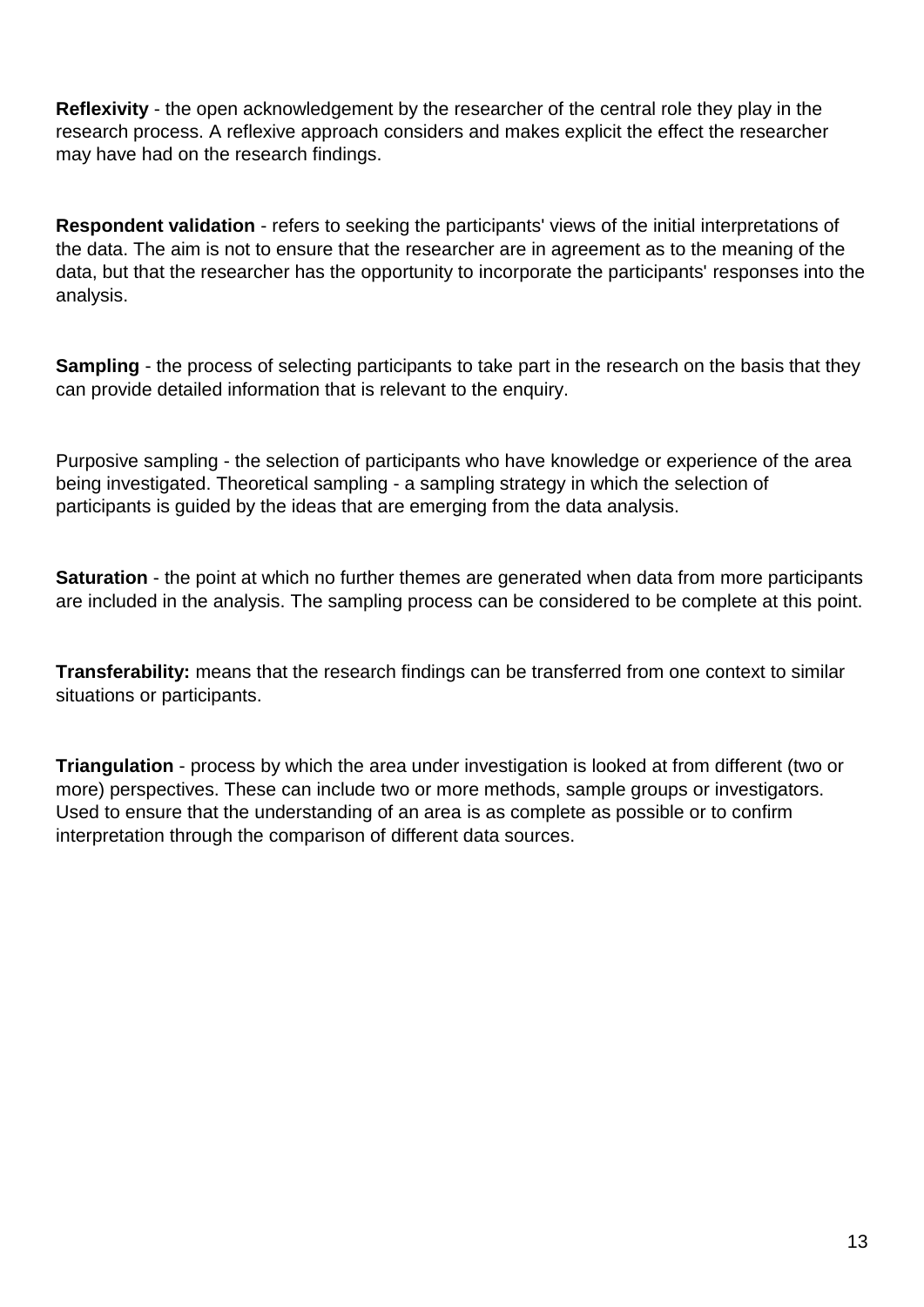# <span id="page-13-0"></span>Further Information and Reading

## **Websites**

#### **CASP (2014)** *Critical Appraisal Skills Programme*

Available at<http://www.casp-uk.net/>

[Accessed: May 2016]

(Provides links to CASP critical appraisal checklists in PDF format)

#### **BMJ Learning Understanding statistics module**

Available via NHS OpenAthens at:<http://learning.bmj.com/>

#### **Informed Health Online (c2006)** *Evidence-based medicine***.**

Available at:<http://bit.ly/22gbOgs> [Accessed: May 2016]

(Easy to read overview of the Evidence-Based Medicine process)

#### **Oxford Centre for Evidence-based Medicine (2009***) Levels of Evidence and Grades of Recommendation*

Available at: http://www.cebm.net/oxford-centre-evidence-based-medicine-levels-evidence-march-2009/ [Accessed: May 2016]

(Detailed breakdown of the levels of evidence)